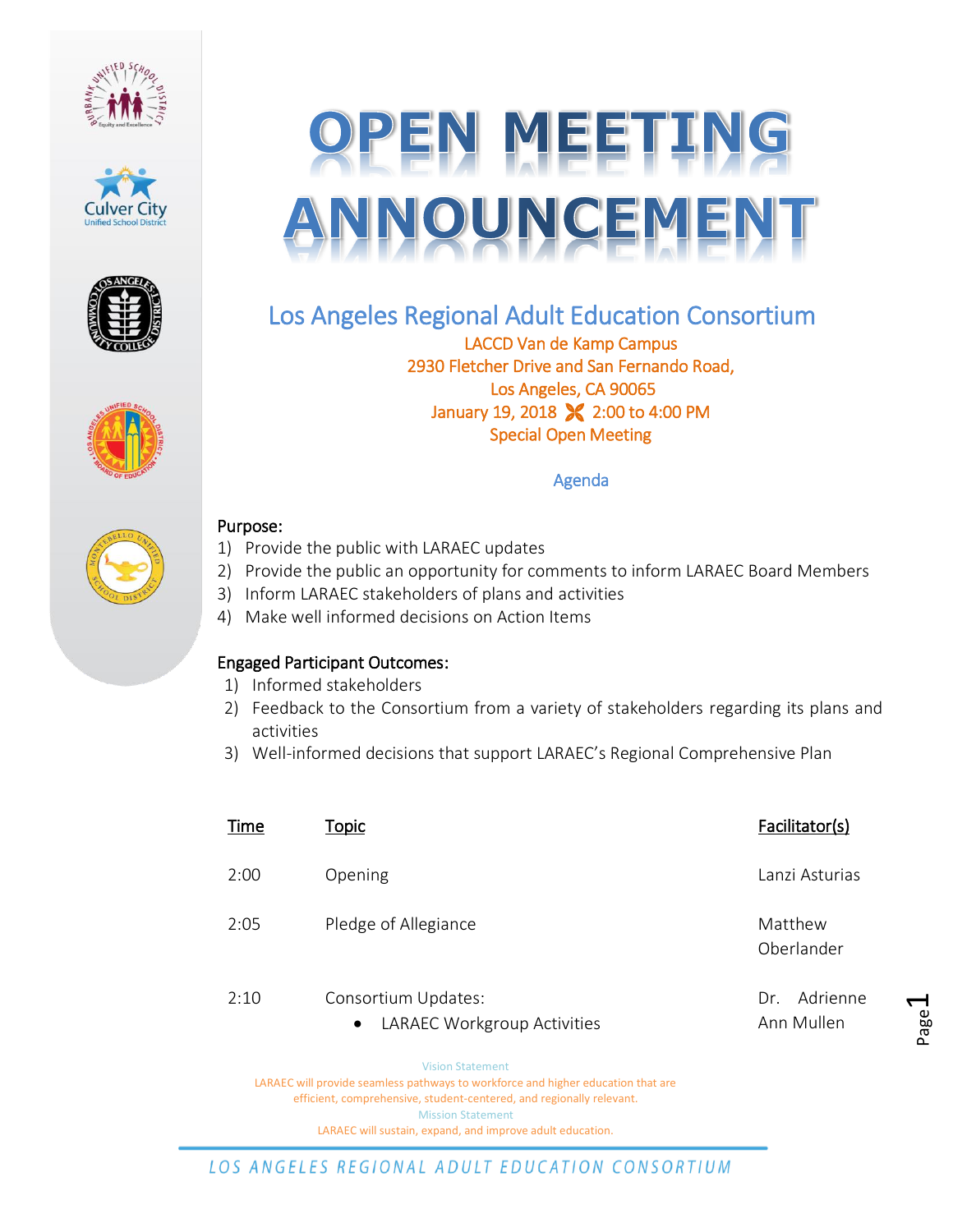

Culver

| Time | <b>Topic</b>                                                                                                                                                                                                                                                                                                                                                                                                                                                                                                                                                                                                                                                                                                                                                           | Facilitator(s)                |
|------|------------------------------------------------------------------------------------------------------------------------------------------------------------------------------------------------------------------------------------------------------------------------------------------------------------------------------------------------------------------------------------------------------------------------------------------------------------------------------------------------------------------------------------------------------------------------------------------------------------------------------------------------------------------------------------------------------------------------------------------------------------------------|-------------------------------|
|      | LARAEC Budgets and Upcoming Deadlines<br>$\bullet$<br><b>LARAEC Second Annual Conference</b>                                                                                                                                                                                                                                                                                                                                                                                                                                                                                                                                                                                                                                                                           | Men Le<br>Deanna<br>Matsumoto |
| 2:20 | Discussion Items:<br>A. Montebello Unified School District, State Audit,<br><b>LARAEC Recommendations</b><br>1. Determine the specific amount the<br>Montebello USD, Adult Education is to<br>return to LARAEC.<br>2. Determine a formula to reallocate the<br>MUSD, Adult Education, returned funds<br>to the other LARAEC members.<br>3. Effective<br>immediately,<br>LARAEC<br>will<br>quarterly<br>reports<br>require<br>from<br>Montebello Adult Education to provide at<br>least updates on:<br>efforts<br>a. MUSD's<br>to<br>ensure<br>effectiveness of services<br>b. Growth targets<br>Expenditures consistent with RCP<br>C.<br>goals<br>d. Activities aligned with LARAECs<br>Regional Comprehensive Plan.<br>B. LARAEC will hire an independent auditor to | Dan Garcia<br>Lanzi Asturias  |
|      | review performance and fiscal activities.<br>C. Discuss the proposal for facilitation services to be<br>provided by SEEDS' Brigitte Marshall                                                                                                                                                                                                                                                                                                                                                                                                                                                                                                                                                                                                                           |                               |
|      | D. Approval of the LARAEC Office Staff funding<br>proposal                                                                                                                                                                                                                                                                                                                                                                                                                                                                                                                                                                                                                                                                                                             |                               |
|      | E. Approval of the LARAEC Data and Accountability<br>withdrawn RFP funds distribution formula<br><b>LARAEC Fee Policy</b><br>F.                                                                                                                                                                                                                                                                                                                                                                                                                                                                                                                                                                                                                                        |                               |
|      | G. Brown Act training for PPT and staff.<br>H. New proposed agenda format that includes the<br>following standing agenda items:                                                                                                                                                                                                                                                                                                                                                                                                                                                                                                                                                                                                                                        |                               |
|      |                                                                                                                                                                                                                                                                                                                                                                                                                                                                                                                                                                                                                                                                                                                                                                        |                               |

Vision Statement LARAEC will provide seamless pathways to workforce and higher education that are efficient, comprehensive, student-centered, and regionally relevant. Mission Statement LARAEC will sustain, expand, and improve adult education.

Page  $\boldsymbol{\sim}$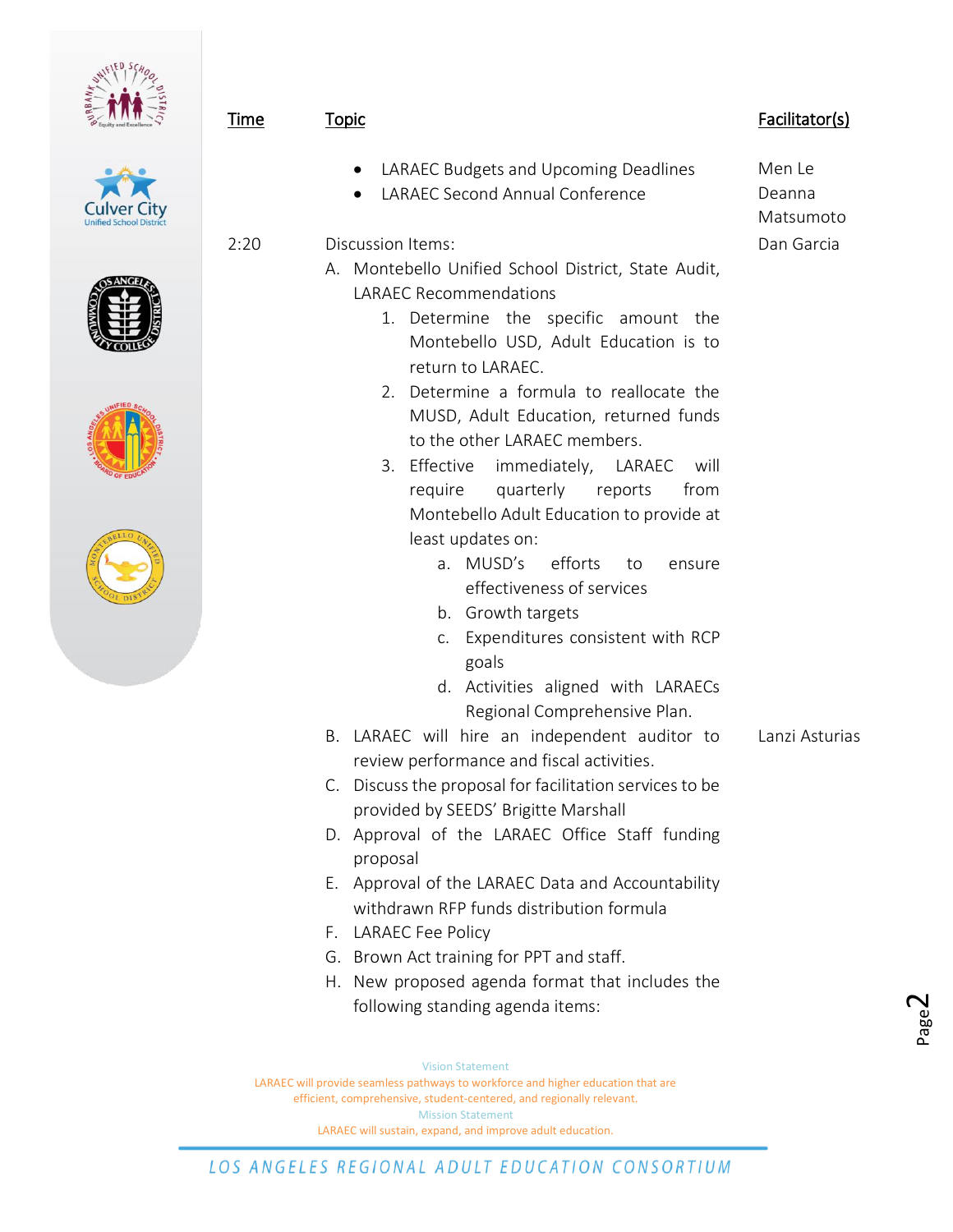







| Time | <b>Topic</b>                                                                                                                                                                                                                                                                                                                                                                                                                                                                       | Facilitator(s)   |
|------|------------------------------------------------------------------------------------------------------------------------------------------------------------------------------------------------------------------------------------------------------------------------------------------------------------------------------------------------------------------------------------------------------------------------------------------------------------------------------------|------------------|
|      | Policy and Legislation<br>$\mathbf{L}$<br><b>Innovation and Best Practices</b><br>$\mathbf{II}$ .<br>III.<br>Professional Development<br>IV.<br>Operations<br>V.<br>Announcements<br>Schedule of Open Meetings (LARAEC needs to<br>I.<br>schedule periodic meetings)                                                                                                                                                                                                               |                  |
| 3:00 | <b>Public Comment</b>                                                                                                                                                                                                                                                                                                                                                                                                                                                              | Lanzi Asturias   |
| 3:25 | Board Members' Comments and Responses                                                                                                                                                                                                                                                                                                                                                                                                                                              | Board<br>Members |
| 3:40 | Action Items:<br>A. Montebello Unified School District, State Audit,<br><b>LARAEC Recommendations</b><br>1. Determine the specific amount the<br>Montebello USD, Adult Education is to<br>return to LARAEC.<br>2. Determine a formula to reallocate the<br>MUSD, Adult Education, returned funds<br>to the other LARAEC members.<br>3. Effective immediately, LARAEC will<br>quarterly reports<br>require<br>from<br>Montebello Adult Education to provide at<br>least updates on: | Lanzi Asturias   |

- a. MUSD's efforts to ensure effectiveness of services
- b. Growth targets
- c. Expenditures consistent with RCP goals
- d. Activities aligned with LARAECs Regional Comprehensive Plan.
- B. LARAEC will hire an independent auditor to review performance and fiscal activities.
- C. Discuss the proposal for facilitation services to be provided by SEEDS' Brigitte Marshall

Vision Statement LARAEC will provide seamless pathways to workforce and higher education that are efficient, comprehensive, student-centered, and regionally relevant. Mission Statement LARAEC will sustain, expand, and improve adult education.